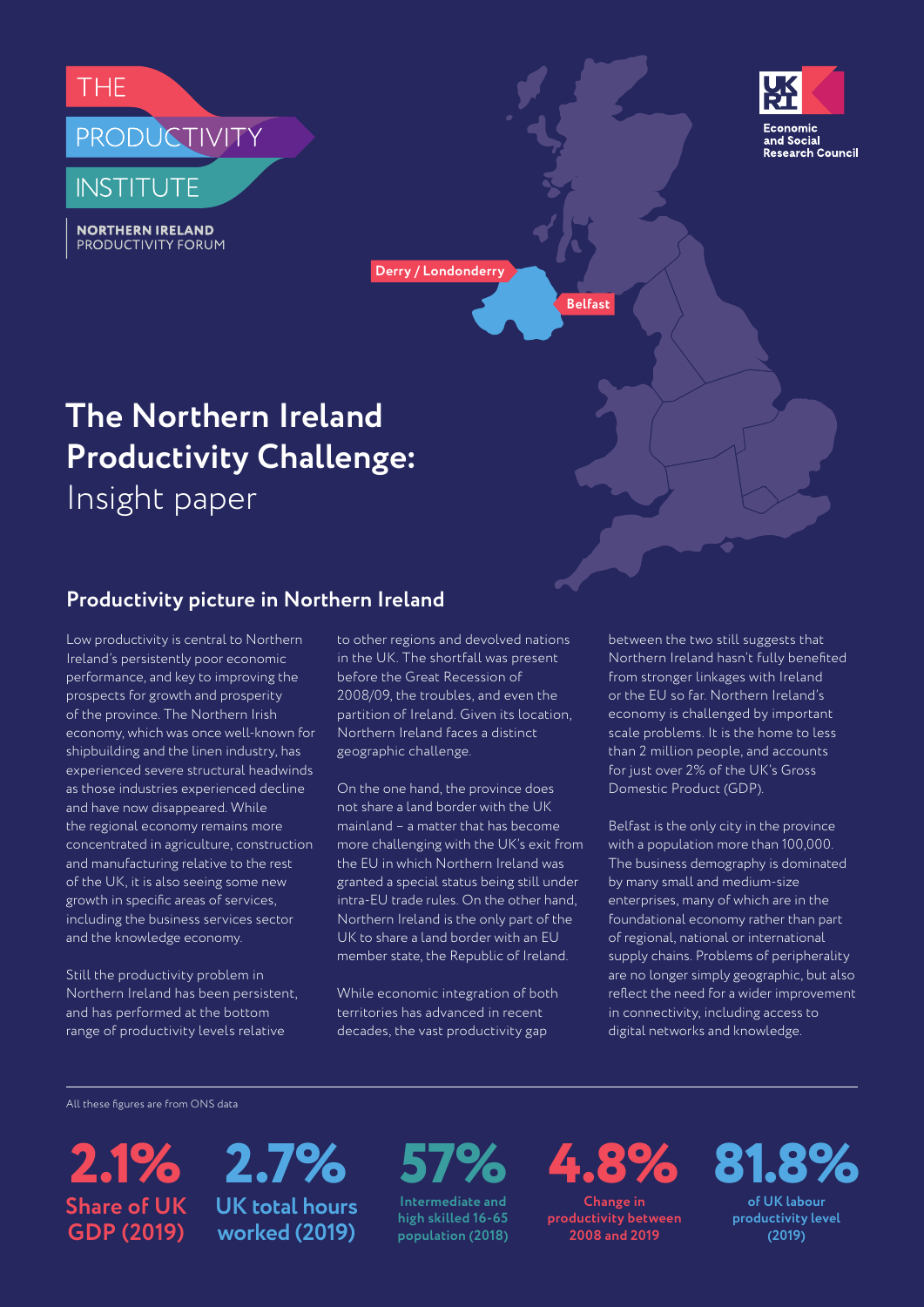# **Majority of the Northern Ireland sub-regions have been catching up relative to UK average productivity.**

At 82% of the UK wide level of productivity (measured as output per hour), Northern Ireland is one of the poorest performing regions for productivity within the UK. Its productivity level is 75% of the EUaverage level, and only around half that of the Republic of Ireland. Even removing the effect of foreign firms still sees the Republic's domestic sector equal the EU-average and significantly outperform Northern Ireland. Within Northern Ireland, productivity levels and growth rates are also

unevenly distributed. Looking at output per job which was on average 86% of the UK (rather than the 82% in terms of output per hour), Belfast clearly stands out at more than 10% above the province's average. This places Belfast behind only Dublin and the South West of the island of Ireland. Northern Ireland has also been doing relatively well on productivity levels, but it has seriously fallen behind in growth rates during the past decade. The performance of Mid and East Antrim is most striking: while performing well

above the average productivity levels of Northern Ireland until 2016, it has recently been severely affected by the departure of some large companies from the region, including JTI Gallaher and Michelin. The good news is that, despite two regions (Mid Ulster and Mid and East Antrim) pulling down the improvement in Northern Ireland's productivity performance, seven of the eleven regions were showing faster productivity growth than the UK average. However, they still have a very long way to get to the UK average.



#### **Labour Productivity Levels (2019 in £) and Change (2008-2019, in %) for Northern Ireland**

Note: for subregions in Northern Ireland estimates are only available for output per job rather than output per hour. Source: Office of National Statistics, Subregional productivity: labour productivity indices by UK ITL2 and ITL3 subregions, 23 July 2021

Source: Office of National Statistics, Subregional productivity: labour productivity indices by UK ITL2 and ITL3 subregions, 23 July 2021.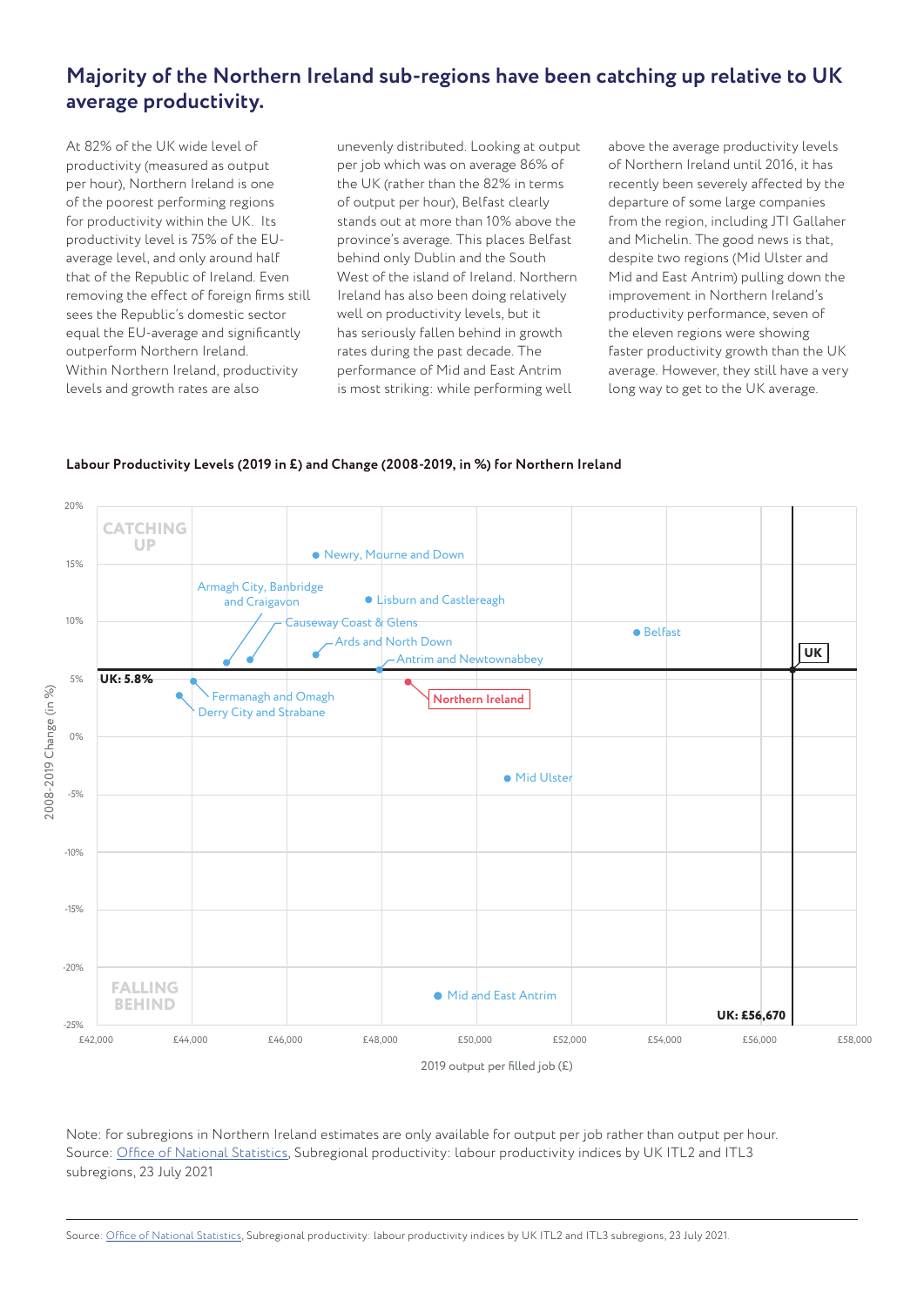## **Primary Drivers and Bottlenecks**

It is tempting to attribute part of Northern Ireland's productivity shortfall to its geographical location. However, there is little evidence that higher transportation costs are still a major constraint, even though the Northern Ireland protocol in the UK-EU Brexit agreement may raise overall costs of trade at least temporarily. However, there are concerns about the soft peripherality of Northern Ireland, being more remote relative to major technology and knowledge hubs and therefore less attractive for innovative firms. The soft peripherality issue is also an explanation for the region to be one of the least attractive places for R&D investment in the UK.

Over the decades the contribution of Northern Ireland's sector structure to the productivity gap has become

less important. Productivity gains in manufacturing, which accounts for 10.5% of employment in Northern Ireland versus 7.6% for the UK, have contributed positively to productivity growth. However, the number of high productivity plants has been small with a large long tail of inefficient plants dragging down overall productivity.

Even so, the Northern Irish economy is still characterised by a high concentration of low productivity sectors and the presence of a large foundational economy. As a result, the demand and supply for highly skilled labour is weak. As much as 16.3% of the province's population has no formal level of educational attainment, which is double the average for the UK. Furthermore, two thirds of Northern Ireland's population has no

tertiary (higher or further) education degree, which is again much higher than for the UK as a whole (51%) or the Republic of Ireland (48%). A brain drain from the region may have added to the low presence of highly skilled workers. There is evidence to suggest a managerial skills gap, which may be exacerbated by issues around culture, leadership, and ambition.

Finally, both public policy, and institutions and governance, may contribute to the productivity gap. For example, the economic strategy plans have a poor track record for improving Northern Ireland's economic performance and productivity, are often underfunded and lack long-term vision and commitment.

#### **Strengths**

- Northern Ireland has a younger population relative to the UK average.
- Economic policy can be tailored to local conditions through the powers devolved to the Northern Ireland Executive.
- Most regions in Northern Ireland have shown faster productivity growth the UK average

#### **Weaknesses**

- regions (productivity level is 75 percent of the EUaverage level)
- High concentration of low productivity sectors
- Relatively poor educational attainment 16.3% of the province's population has no formal level of qualification(double UK average)
- Evidence to suggest a managerial skills gap in Northern Ireland
- Poor internal transport infrastructure
- Lower rate of business start-ups than the UK average

#### **Opportunities**

- Scope for policy to correct previous failures in areas of investment, human capital, and infrastructure
- Capitalise on Northern Irish heritage/brand when exporting
- Relatively young population of Northern Ireland opportunity to address skills gap to the rest of the UK
- Opportunity to retain Northern Ireland graduates

#### **Threats**

- Impact of Brexit
- Political instability
- Skills gap in comparison to rest of UK and Republic of Ireland
- Continuation of 'brain drain' (almost one-third of graduates born in Northern Ireland subsequently living in Great Britain)